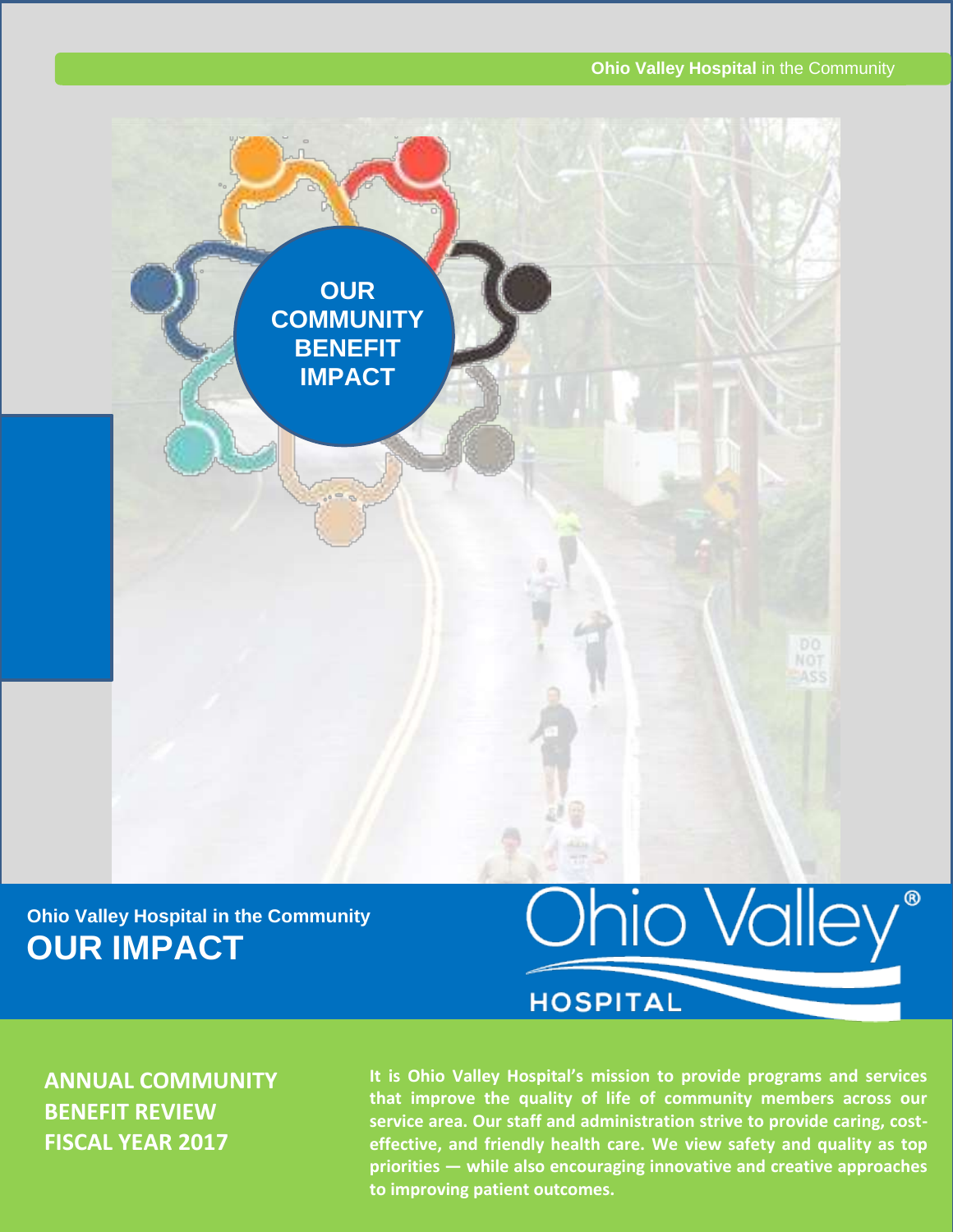### **Ohio Valley Hospital 2017 Community Outreach**

Community Health Education

- **O** American Heart Association First Aid
- **O** American Heart Association PALS
- $\bigcirc$  Diabetes Day
- O Diabetes Support Group
- O OVH Kennedy Township 5K Race
- $\bigcirc$  South Western PA Partnership on Aging
- $\bigcirc$  Seniority Educational Seminars
- $\bigcirc$  Seniority Newsletter

#### Health Care Support Services

- **O** Crafton Health Fair
- $\bigcirc$  Stress Kit Presentation
- $\bigcirc$  State Rep. Mustio/State Sen. Reschenthaler Health Fair
- $\bigcirc$  State Rep. Deasy Senior Health Fair
- $O$  Family Table
- $\bigcirc$  Sto-Rox Library Grand Opening
- $\bigcirc$  Healthy Eating & Reducing Stress for Diabetes and Other Conditions O
- Sto-Rox Family Health Center

Open House  $\bigcirc$  Sto-Rox Family Fun Fest

#### Nursing/Other Health Professional Education

- O ACLS
- O CPR
- O 20 Month RN Diploma Program
- $\bigcirc$  Behavioral Health Issues in the Elderly



# **Spending Time with the Community**



Ohio Valley Hospital and Kennedy Township's 36th Annual 5K Run/Walk in 2017.



We had more than 260 people sign up and run in one of the largest turn outs in more than a decade!

We truly appreciate our OVH Volunteers!



Some of whom have put in more than 12,000 hours here!

Our 9th Annual Diabetes Day was a big hit with more than 160 attendees, and several vendors!



We offered a lot of free testing, including A1cs, bone density tests, and more!

OVH celebrated Heart Month in February with a Heart Healthy Fair.



This Fair was held at the Crafton Senior Living Apartment building.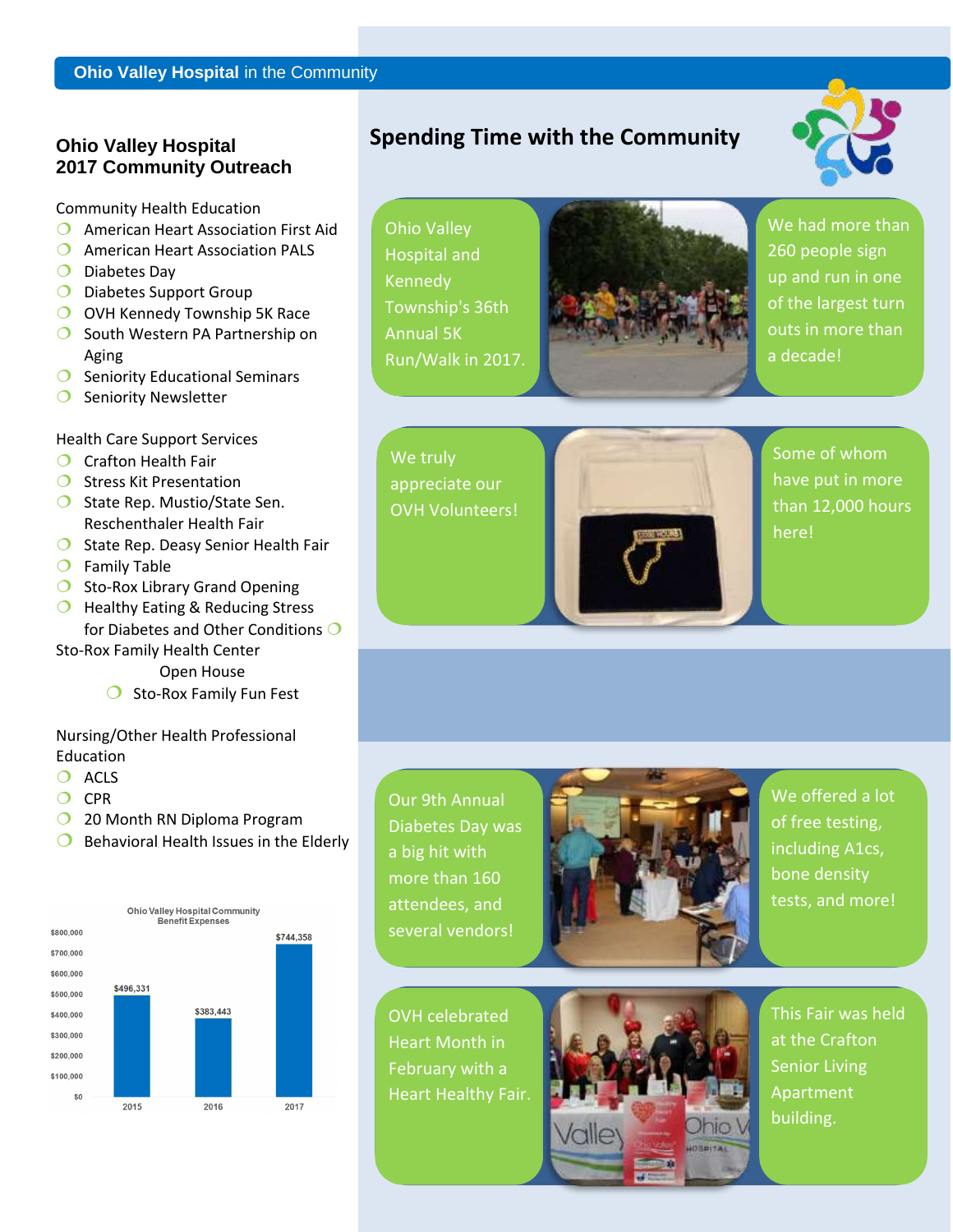#### **Ohio Valley Hospital in the Community**

**TYPE OF OUTREACH Fiscal Year 2017**

OVH was proud to participate in Focus On Renewal's Family Table program at the Father Ryan Art's Center.



The program is designed to help families make more nutritious decisions during meal prep.

Every April, we celebrate our Volunteers during National Volunteer Week with a luncheon and gifts.



We thank each and every one of our volunteers!

**Community Health Education 10.9%**

**Health Care Support Services 1.3%**

**Nurses/ Health Professionals Education 87.0%**



**Coalition Building 0.8%**

Nursing/Other.



### **Community Outreach - # of Persons Served**

Health Professional Education 307 Health **Health Care** Education Support 1,071 Services 250



Our Seniority group gets together every year for a summer picnic.



What picnic would be complete without entertainment?!

Every year for the OVH 5K, our Physical Therapy department gets a big group together to run and walk!



They design their team shirts and the course!